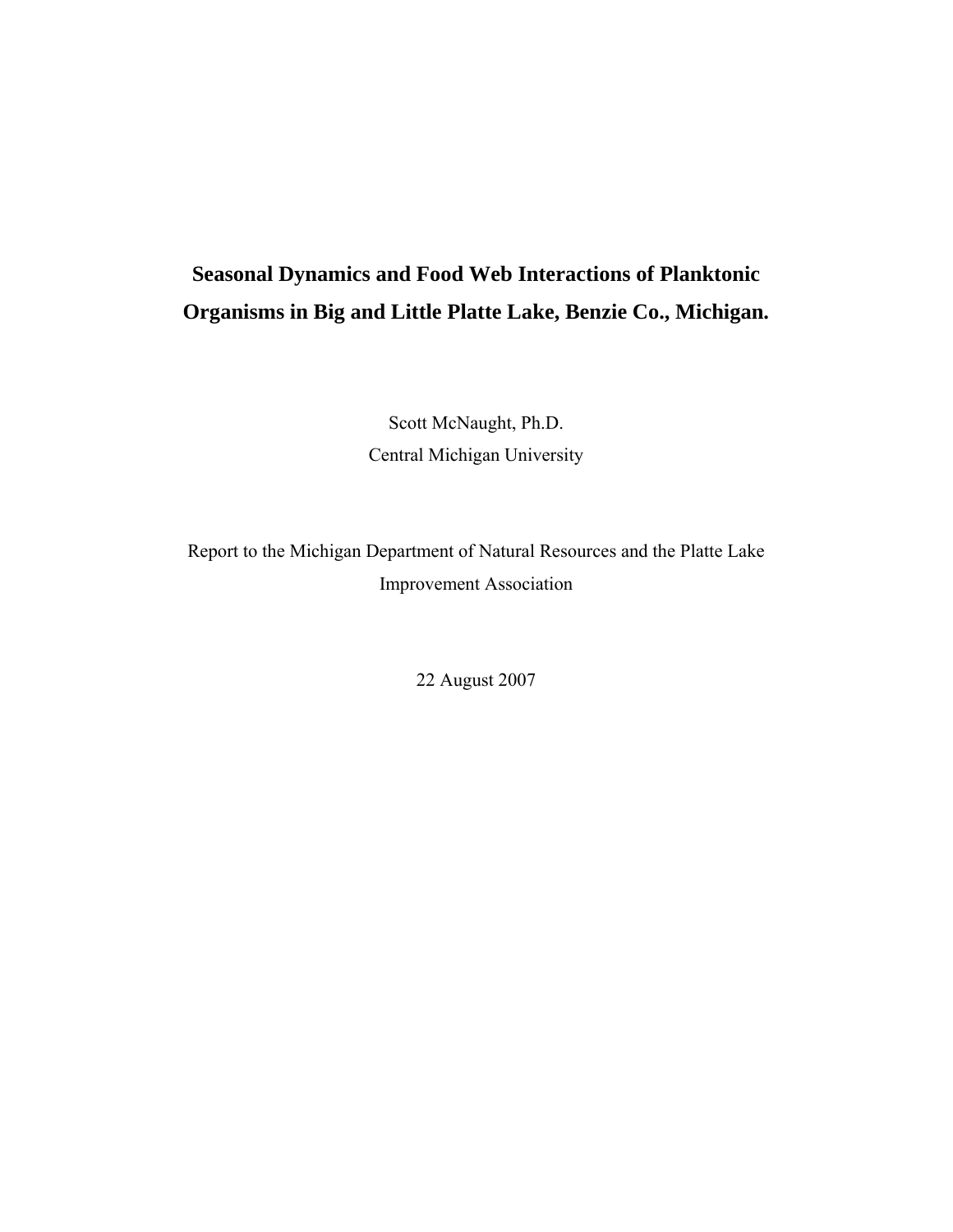## **Objectives:**

- Describe the plankton composition and seasonal dynamics of plankton populations in Big and Little Platte Lakes, MI during 2006.
- Compare plankton composition and seasonal dynamics in 2006 with composition and dynamics in 2002- 2005.
- Describe the planktonic food web of Big Platte Lake, MI, including major feeding pathways.
- Determine greatest source of error in phytoplankton abundance estimates.

## **Methods:**

Phytoplankton and zooplankton samples were collected from Big Platte Lake every two weeks in 2006 (March-December) unless ice conditions made sampling unsafe. Only one set of samples was collected in March and December. Phytoplankton samples were collected from Little Platte Lake every two weeks in 2006 (March-November).

MDNR technicians sampled epilimnetic phytoplankton in Big Platte Lake with a 2 cm diameter silicone tube dropped vertically through the upper 30 feet of water where algae are most abundant. The tube sampler was outfitted with a one-way foot valve on the lower end to facilitate sample collection. As the tube was withdrawn from the water, its contents were released into a clean container. Three tube samples were collected from separate locations near the deep hole and combined in a single container. MDNR personnel also collected discrete samples from 45, 60, 75 and 90 feet at one location and combined them in a single container to produce an integrated 45-90 foot sample. Three 250-mL sub-samples were collected from each container and algae were preserved with Lugol's solution. Little Platte Lake is shallow and well-mixed, so MDNR technicians sampled phytoplankton by filling three 250-mL bottles just below the surface and preserving samples with Lugol's solution.

MDNR technicians collected zooplankton samples from Big Platt Lake using a 30-cm diameter, 64-μm mesh net. Three vertical net tows were collected from 1 m above the sediments to the surface at separate locations near the deep hole. The net was hauled no faster than 1 m/sec. The contents of each net tow was washed into separate, labeled 250 mL bottles and preserved with formalin.

Phytoplankton samples were examined by placing 5 ml of well-mixed sample into a settling chamber for 24 hours. Algal species were enumerated at 200-400x magnification using a Zeiss inverted compound microscope. All colonial and large solitary algal species in the sampling chamber were enumerated at 200x magnification (Table 1). Cell counts for large algal species were multiplied by 200 to get cells/liter. Small algal species in the sampling chamber were enumerated at 400x magnification using a subsampling technique (Table 1). All algae were counted within 38 rectangular fields of view along a single transect through the middle of the counting chamber. Cell counts for small algal species were divided by the proportion of rectangular field examined in the chamber (38/1663) and multiplied by 200 to get cells/liter. For some colonial and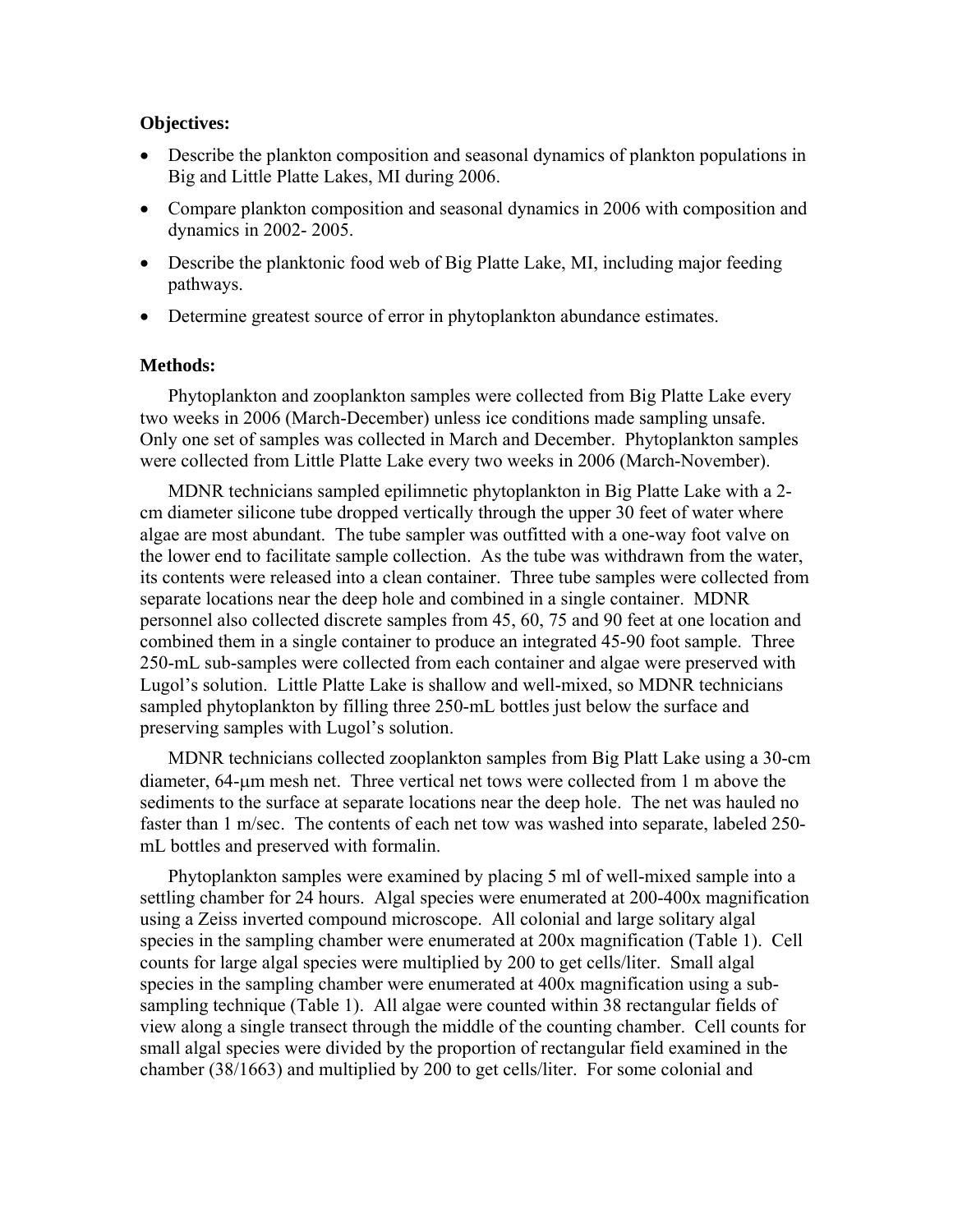filamentous species (Table 1), it was easier to measure colony length or area and apply a correction formula to estimate the number of cells.

| <b>Algae type</b> | <b>Counting Procedure</b>                                                                                 | <b>Algal Genera</b>                                                                                                                                                                                                                                                     |
|-------------------|-----------------------------------------------------------------------------------------------------------|-------------------------------------------------------------------------------------------------------------------------------------------------------------------------------------------------------------------------------------------------------------------------|
| Large/Colonial    | magnification = $200$<br>count entire chamber<br>cells/L = counts $*$ 200                                 | Stephanodiscus, Cyclotella, Cocsinodiscus,<br>Cymatopleura, Amphipora, Asterionella, Diploneis,<br>Pleuro/Gyrosigma, Rhizosolenia, Cymbella, Tabellaria,<br>Pediastrum, Coelastrum, Mugeotia, Zygnema, Spirogyra,<br>Gymnodinium, Peridinium, Chrysophaerella, Ceratium |
| Small             | magnification = $400$<br>count fields<br>$cells/L = counts \div prop.$<br>chamber * 200                   | Synedra, Achnanthes, Navicula Hantschia, Nitschia,<br>Pinnularia, Mastigloia, Scenedesmus, microgreens,<br>Golenkinia, Closterium, Mallamonas, Cryptomonas,<br>Dinobryon, Epipyxis                                                                                      |
| Filament          | $magnification = 200$<br>count entire chamber<br>counts = length $* 5.5$<br>cells/L = counts $*$ 200      | Fragilaria                                                                                                                                                                                                                                                              |
| Filament          | magnification = $200$<br>count entire chamber<br>counts = length $* 1.0$<br>cells/L = counts $*$ 200      | Melosira                                                                                                                                                                                                                                                                |
| Colony            | magnification = $200$<br>count entire chamber<br>counts = $area * cells/area$<br>cells/L = counts $*$ 200 | Microcystis                                                                                                                                                                                                                                                             |

**Table 1:** Counting procedures used for algal types and genera found in Big Platte Lake, Benzie Co., Michigan.

**Table 2:** Shapes and geometric formulas for select algal taxa found in Big Platte Lake, Benzie Co., Michigan. Symbols:  $D =$  diameter,  $L =$  length,  $W =$  width,  $H =$ height.

|            | Fragilaria        | Melosira       | Scenedesmus         | Microcystis | Dinobryon                                                                                   |
|------------|-------------------|----------------|---------------------|-------------|---------------------------------------------------------------------------------------------|
| Cell shape | elliptic<br>prism | cylinder       | prolate<br>spheroid | sphere      | ellipsoid                                                                                   |
| Formula    | $L^*W^*H*\pi/4$   | $H^*D^2*\pi/4$ | $L^*W^2*\pi/6$      | $D^3*\pi/6$ | $\frac{1}{2}$ ( $\frac{2}{3}$ L *W*T) * $\pi$ /6<br>$\frac{1}{2}(\frac{1}{3}L^*W^*T)*\pi/6$ |

Algal biovolume was calculated as the product of cell density and average cell volume. Average cell volume was determined by measuring length, width, and depth of 20 randomly selected cells from 2003 samples and applying a published geometric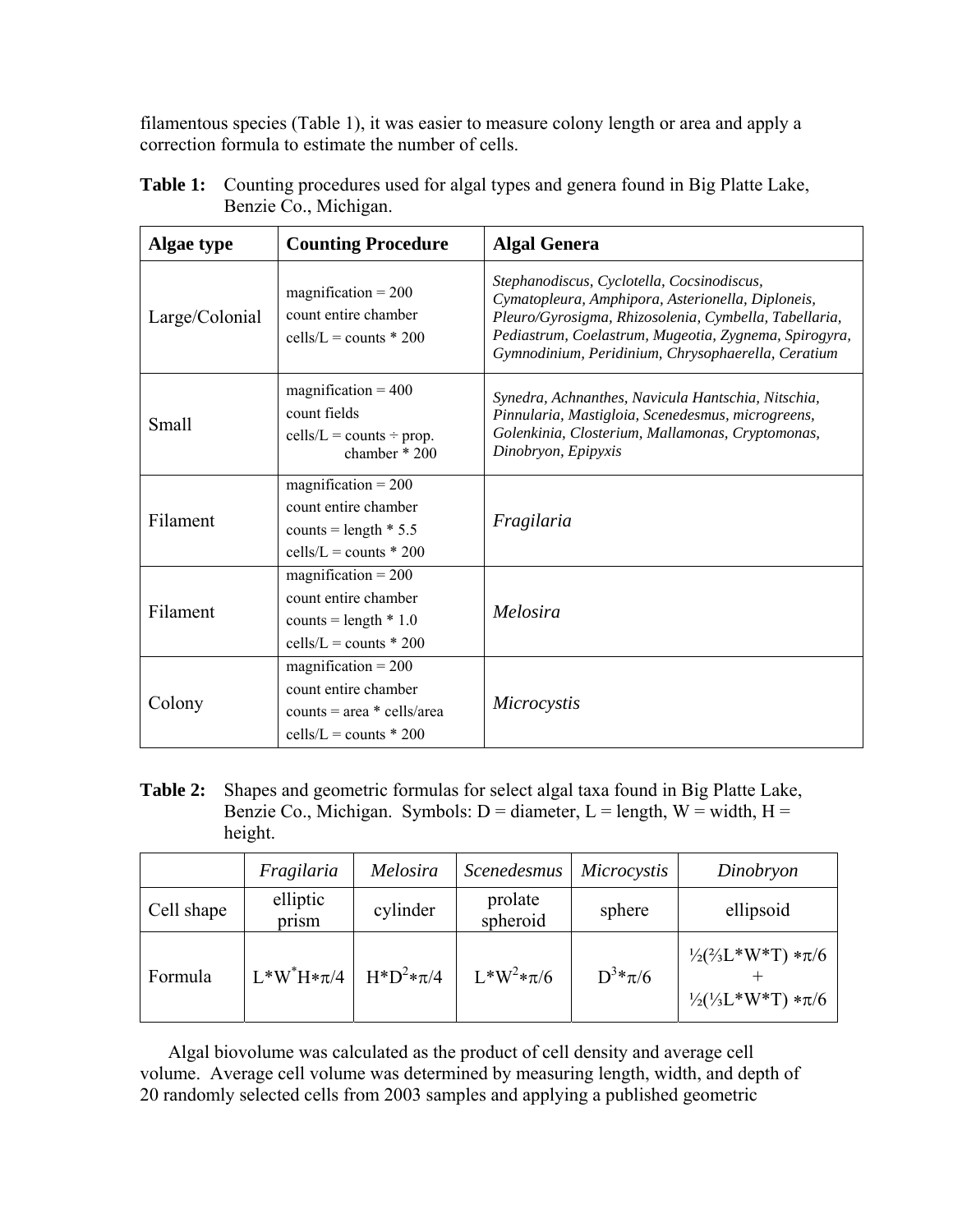formula that closely approximated the shape of each taxon (Table 2). The biovolume of colonial green algae was calculated as the product of colony density and average colony volume. Cell volumes  $(\mu m^3)$  were multiplied by  $10^{-9}$  to give biovolume ( $\mu$ l). If one assumes that algal cell density is approximately 1.0 g/ml, biovolume (μl) is equivalent to dry biomass (mg). This assumption is good for green algae and cyanobacteria. It severely underestimates diatom biomass.

Zooplankton species were enumerated by counting 5-ml sub-samples in a Bogorov tray at 25x magnification using a Leica stereomicroscope. Zooplankton biomass was calculated as the product of species density and average individual dry weight. Average individual dry weights of copepod (calanoid, cyclopoid) and cladoceran (*Bosmina*, *Daphnia*, and *Holopedium*) species was determined by measuring 30 individuals of each taxon and applying a published length- dry weight regression to the average length (Culver et al. 1985). Average individual dry weights of rotifer species (*Polyarthra*, *Keratella*) found in Lake Michigan (Makarewicz et al. 1994) were used to estimate average individual dry weights in Big Platte Lake. Average individual dry weights of *Alona* and *Chydorus* in Lake Michigan (M. Edwards, unpublished data) were used estimate dry weight of animals found in Big Platte Lake. Average individual dry weight of *Leptodora* in Big Platte Lake was estimated by applying a published length-weight regression (Manca et al. 2000) to a 6 mm animal.

When estimating algal abundance on a given date, potential sources of error include one field technique (filling 250-mL bottles) and three laboratory techniques (filling settling chambers, using settling chambers of different size, counting rectangular fields of view along a transect). To evaluate the greatest source of error in algal abundance estimates, we conducted two laboratory experiments. In the first experiment, we evaluated error caused by field collection (bottles), chamber type, and transect counting. In the second experiment, we evaluated error caused by filling settling chambers (replication), chamber type, and transect counting. In both experiments, we filled a small and large diameter chamber with 5 mL of well-mixed sample. We counted algae along 3 parallel transects (top, middle, bottom of chamber) in the small (27 fields/transect) and large (38 fields/transect) chamber. Transect counts for dominant algal groups were analyzed with a Two-Factor ANOVA (Experiment 1 factors = bottle and chamber type, Experiment 2 factors = replicate and chamber type).

#### **Results:**

## *Phytoplankton in Big Platte Lake*:

Small green algae, flagellates, and diatom species dominated the phytoplankton in the epilimnion of Big Platte Lake in 2006. The most common green algae were *Scenedesmus* and unidentified colonial and single-celled microgreens. The most common flagellates were *Dinobryon*, a colonial chrysophyte, and two cryptomonads (*Cryptomonas*, *Chroomonas*). In past years, the large *Cryptomonas* was referred to as a "Euglenoid." Common diatoms included *Asterionella* in the winter, spring and fall; *Melosira, Fragilaria,* and *Navicula* (and similar taxa) during spring and fall mixing; and centrics during the summer. Blue-green algae were represented by the colonial genera *Chroococcus* and *Merismopedium,* and in the summer *Microcystis*.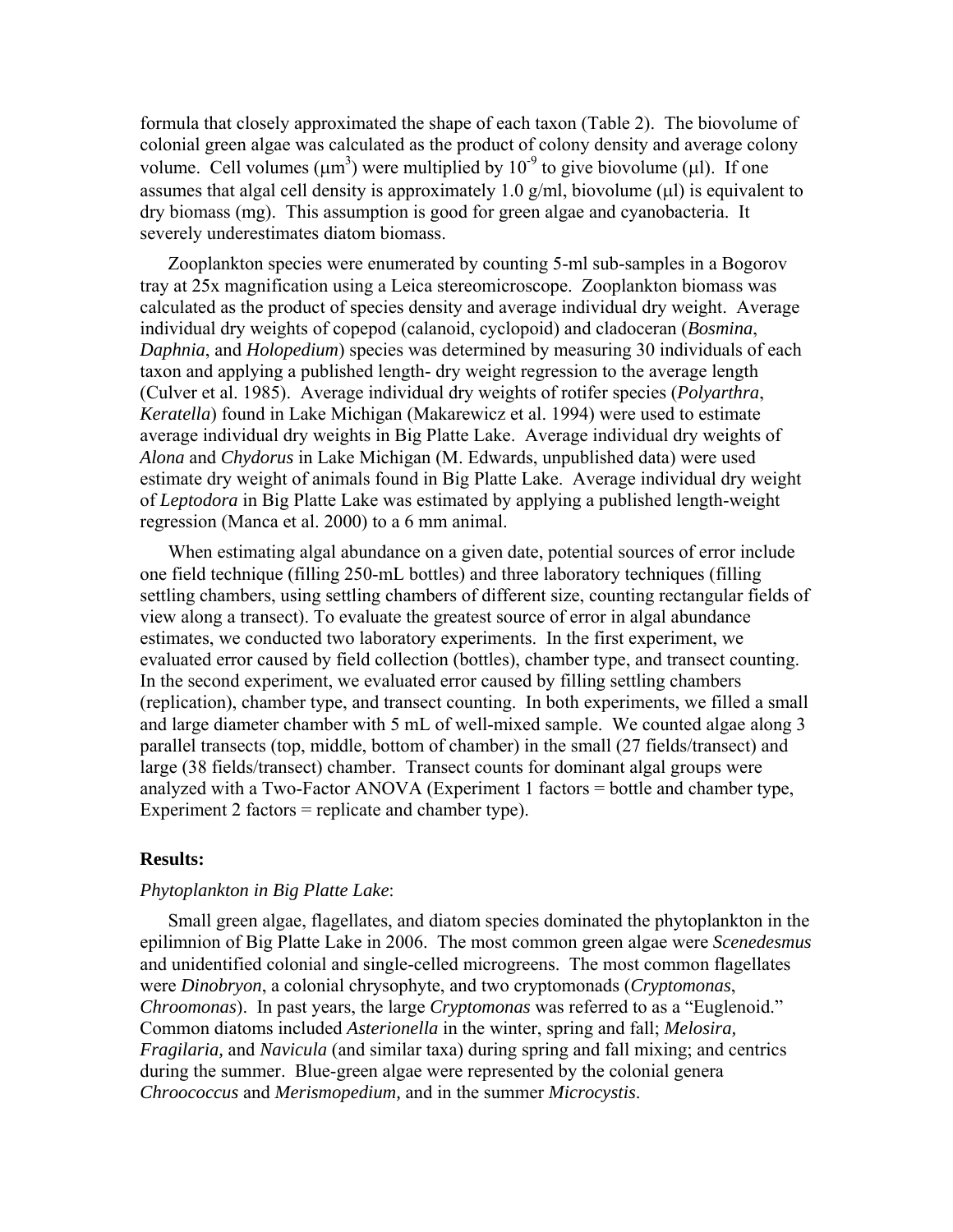Planktonic algae were most abundant in the spring and late summer 2006 when peak cell counts were 3.7 and 4.4 million cells per liter, respectively (Fig. 1d). Spring and summer phytoplankton abundance maxima have been a consistent feature of Big Platte Lake since 2002, even though the dates of peak abundance have varied slightly from year to year. In 2002, 2003 and 2005, the spring abundance peak occurred in June; whereas in 2004 and 2006, the spring abundance peak occurred in April (Fig. 1). The summer abundance peak occurred in August during all years except 2002 when it occurred in early September.

The annual average epilimnetic cell counts were higher in 2006 than in 2005 (2.5 versus 1.6 million cells per liter) and 5 times higher than in past years (2003: 470,000 cells per liter; 2004: 550,000 cells per liter). In part, high cell counts in 2006 can be attributed to increased lake productivity. Mean chlorophyll *a* concentration increased 40% between 2004 and 2006 (Fig. 2). It is also likely that cell counts increased in 2005 and 2006 as a result of improved resolution and technical precision during the counting process. In recent years, small cells were counted at 200x rather than 100x magnification.

There was a distinct seasonal succession of algal taxa in Big Platte Lake during 2006. Small flagellates were numerically dominant under the ice in winter and during the spring (Fig. 1c). Small green algae became numerically dominant in the summer. Colonial blue-green algae and diatoms became quite abundant during the late summer. The seasonal succession in 2006 was similar to that in 2004 and 2005 except that green algae did not exhibit a spring abundance peak and blue-green algae were more prominently represented in late summer (Fig. 1).

Although flagellates and small green algae were numerically dominant in Big Platte Lake during 2006, diatoms contributed the most algal biomass (Fig. 3d). Diatom cells are much larger than the cells of most other algal taxa in Big Platte Lake. Only the dinoflagellate *Ceratium* has larger cells. Diatoms comprised greater than 50% of algal biomass in the epilimnion (0-30 ft.) during 2006 (Fig. 3d). During winter, spring, and early summer, diatoms comprised greater than 70% of algal biomass. Although flagellates and green algae were abundant in the epilimnion during most of the year, their contribution to total algal biomass was limited because of their small size. Because we disregarded the glass frustule (cell wall) when calculating diatom biomass, we underestimate the contribution of diatoms to total biomass.

In 2006, algal biomass in Big Platte Lake ranged from 0.53 to 7.38 mg/L, and mean annual algal biomass was 2.22 mg/L. Algal biomass was low  $\left($  < 1.5 mg/L) during winter, spring, and fall 2006 (Fig. 3d). Centric diatom blooms were responsible for algal biomass peaks in early June and late July. In 2003-2005, mean algal biomass was much lower (0.22-1.22 mg/L, respectively) than in 2006. Diatoms also dominated algal biomass during spring, summer and fall except during August 2003 when algal biomass was dominated by blue-green algae (Fig. 3).

The distribution of algal biomass with depth reflects the mixing status and thermal properties of Big Platte Lake. In January, algal biomass was greatest near the surface indicating that the lake was not mixing (Fig. 4). A layer of ice most likely covered Big Platte Lake restricting mixing and light levels and encouraging the growth of small,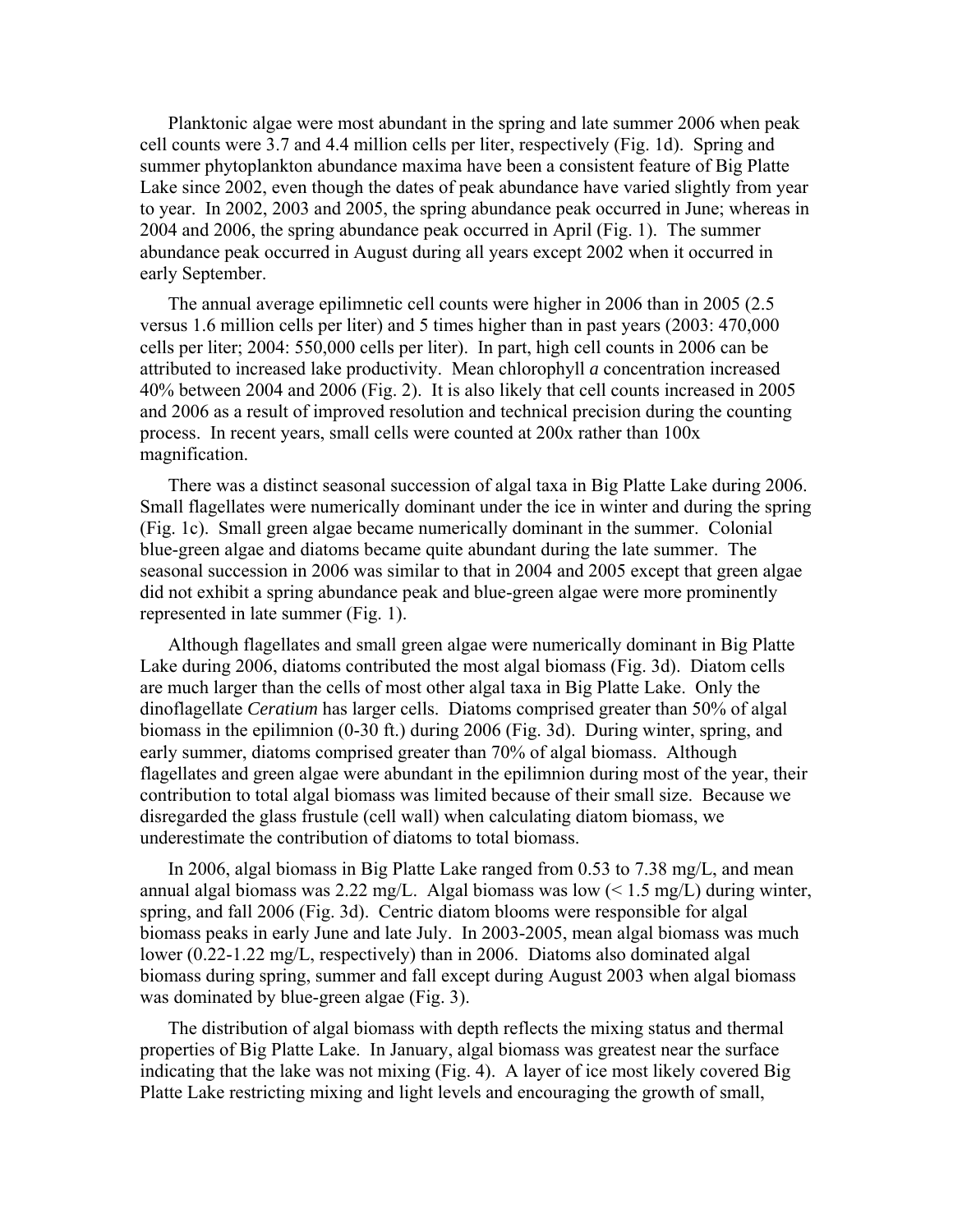mobile flagellates. Between April and June, Big Platte Lake alternated between periods of mixing and stratification. During mixing periods, algal biomass was similar at all depths (Fig. 4, May 16). Heavy diatoms and nutrients from the bottom are brought to the surface by the moving water. During stratified periods, algae grow quickly in the welllit, nutrient rich surface waters such that algal biomass is highest in the epilimnion (Fig. 4, June 1). Between July and September, algal biomass was greatest near the surface indicating that the lake was stratified (Fig. 4). Green algae, flagellates and blue-green algae grew well in the warm surface waters. Diatom biomass in surface water decreased as heavy species sank toward the bottom. In late July, there was a *tremendous* centric diatom bloom after which the diatoms settled toward the bottom. In late October, algal biomass was similar at all depths, indicating that Platte Lake had once again become mixed. Similar algal biomass in the epilimnion and hypolimnion continued through December (Fig. 4).

#### *Phytoplankton in Little Platte Lake*:

Small green algae and colonial blue-green species dominated the phytoplankton in the epilimnion of Little Platte Lake in 2006. The most common green algae were *Scenedesmus, Ankistrodesmus,* and unidentified colonial and single-celled microgreens. Blue-green algae were represented by the colonial genera *Chroococcus, Merismopedium,*  and *Microcystis*. Nitrogen-fixing *Anabaena* was also present in moderate numbers. Common flagellates included *Dinobryon* and two cryptomonads (*Cryptomonas*, *Chroomonas*). Centric and small pennate diatoms were abundant throughout the year. *Fragilaria* was common during spring and fall mixing.

Planktonic algae were most abundant in late spring and late summer 2006 when peak cell counts were 9.7 and 6.5 million cells per liter, respectively (Fig. 5b). Average epilimnetic cell counts were higher in 2006 than in 2005 as a result of a large spring bloom of green algae in 2006. In 2005, there was no spring abundance peak (Fig. 5). The summer abundance peak was similar in 2005 and 2006.

Although there was a seasonal succession of algal taxa in Little Platte Lake during 2006, it was less distinct than that in Big Platte Lake. Small flagellates and diatoms were present in comparable numbers throughout the year (Fig. 5b). Small green algae became numerically dominant in the spring and colonial blue-green algae became abundant during the late summer. The seasonal succession in 2005 differed from that in 2006 because green algae did not exhibit a spring abundance peak (Fig. 5).

Although small green algae and colonial blue-greens were numerically dominant in Little Platte Lake during 2006, diatoms and flagellates contributed the most algal biomass (Fig. 6b). Diatom cells are much larger than the cells of most other algal taxa in Little Platte Lake. Diatoms dominated algal biomass during winter and fall 2006 and shared dominance with flagellates in spring 2006 (Fig. 6b). The large flagellates *Peridinium* and *Gymnodinium* contributed to the spring biomass peak.

In 2006, algal biomass in Little Platte Lake ranged from 1.3 to 6.4 mg/L, and mean annual algal biomass was  $3.0 \text{ mg/L}$ . Algal biomass was low (<  $3.0 \text{ mg/L}$ ) during winter and summer 2006 (Fig. 6b). In 2005, diatoms and flagellates also dominated algal biomass, but mean algal biomass was much lower than in 2006.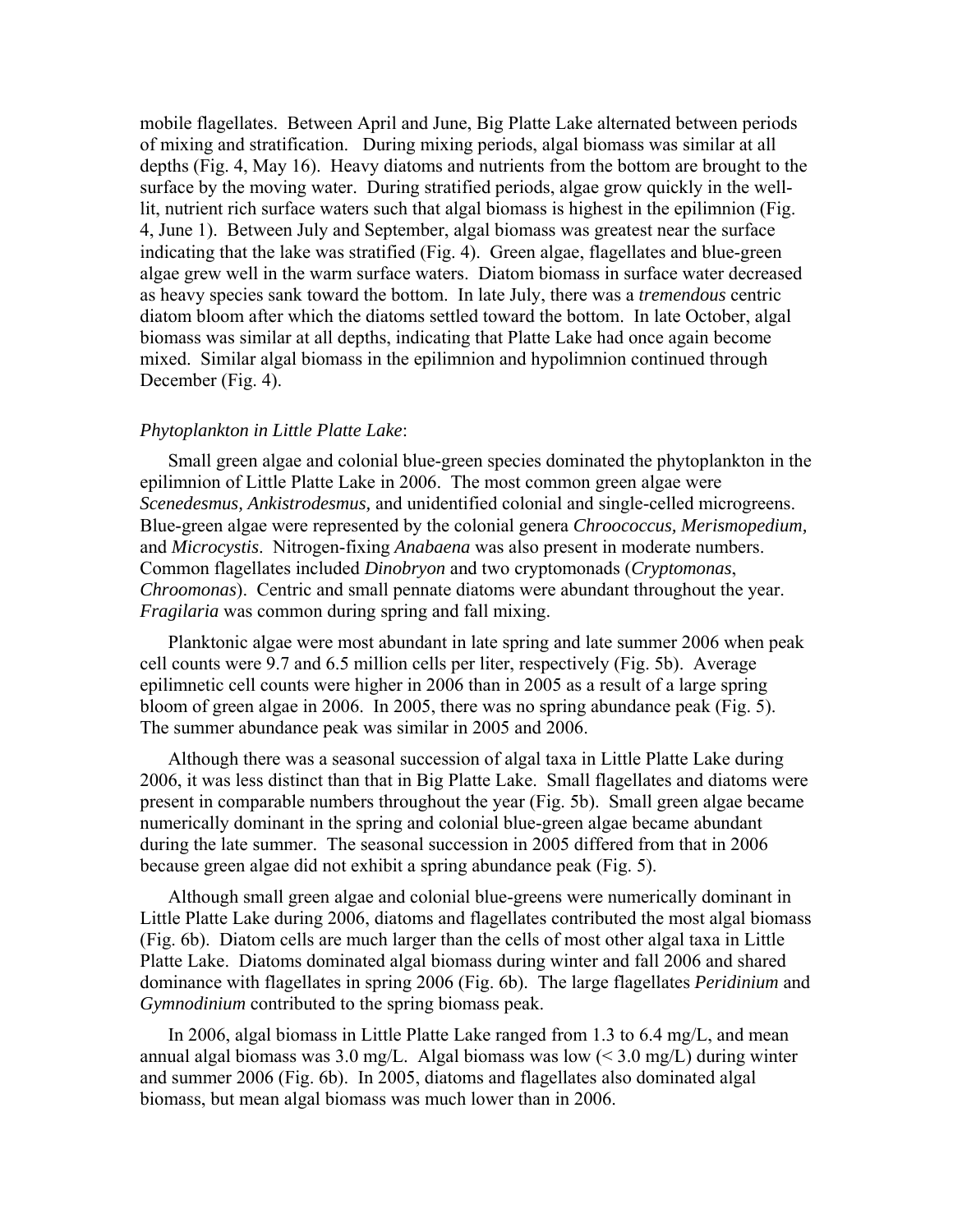#### *Zooplankton in Big Platte Lake*:

The zooplankton community of Big Platte Lake includes 5 copepod taxa (*Diacyclops thomasi*, *Mesocyclops edax*, *Diaptomus* spp., *Epischura lacustris*, and harpacticoids), 9 cladoceran taxa (*Bosmina*, *Eubosmina*, *Ceriodaphnia*, *Diaphanosoma*, *Daphnia*, *Holopedium*, *Sida*, *Chydorus*, *Leptodora*) and many rotifer species. Cyclopoid copepods (both naupliar and copepodid stages) and the cladoceran *Bosmina* were the most common microcrustaceans in 2006. *Polyarthra* and *Keratella* were the most common rotifers.

Planktonic crustaceans and rotifers were most abundant during spring and early summer 2006 (Fig. 7d). Rotifers exhibited two abundance peaks, one in late April (81 animals per liter) and one in early June (183 animals per liter). Crustaceans also exhibited two abundance peaks, one in mid May (64 animals per liter) and one in late June (94 animals per liter) on June 28. Crustacean abundance peaks appeared to follow rotifer abundance peaks. Rotifers were more abundant than crustaceans in the spring and fall. Large numbers of copepod nauplii were present in mid-May and late June (Fig. 7d). Cladocerans exhibited a single dominant abundance peak in June.

Zooplankton abundance and seasonal dynamics have changed during the past 3 years. Crustaceans were most abundant in 2002 (peak  $= 166$  per liter, not shown) and 2003 (peak  $= 142$  per liter) and least abundant in 2004 (peak  $= 35$  per liter). Crustaceans typically exhibit 2-3 abundance peaks per year depending on the number of copepod cohorts and cladoceran blooms (Fig. 7). In 2005, there were 3 copepod cohorts and one mid-summer cladoceran bloom. In 2006, there were 2 copepod cohorts and no cladoceran bloom. Rotifers were also most abundant in 2002 (peak = 939 per liter) and 2003 (peak = 552 per liter) and least abundant in 2004 and 2005 (peak = 122 and 121 per liter). Rotifers exhibited three abundance peaks in 2002, two abundance peaks in 2004 and 2006, but only one abundance peak (June) in 2003 and 2005.

There was a distinct seasonal succession of zooplankton taxa in Platte Lake in 2006. Cyclopoid copepods (nauplii and copepodids) dominated the crustacean plankton in the winter and spring but shared dominance with the cladocerans between June and October (Fig. 7d). *Daphnia* replaced *Bosmina* as the dominant cladoceran in July, but *Bosmina* became dominant once again in August. Rotifers were numerically dominant throughout the year, but particularly in late May.

In 2006, zooplankton biomass in Big Platte Lake ranged from 4.5 to 86.0 μg/L, and mean annual zooplankton biomass was 29.8 μg/L. Zooplankton biomass was lowest (<  $20 \mu g/L$ ) in the winter, early spring, and fall (Fig. 8d). Although rotifers and copepod nauplii were numerically dominant during most of the year, they only comprised a small portion of total zooplankton biomass in 2006. Juvenile and adult copepods dominated zooplankton biomass in winter, spring and fall, and large-bodied cladocerans were a significant component of zooplankton biomass during the summer (Fig. 8d).

The mean abundance and seasonal pattern of biomass varied between years in Big Platte Lake. Mean zooplankton biomass was higher in 2003 (64 mg/L) than in 2004- 2006 (30-34 mg/L). Zooplankton biomass exhibited two dominant peaks in 2003, 2004 and 2006, but only one dominant peak in 2005 (Fig. 8). In all years, cladocerans were responsible for summertime biomass peaks.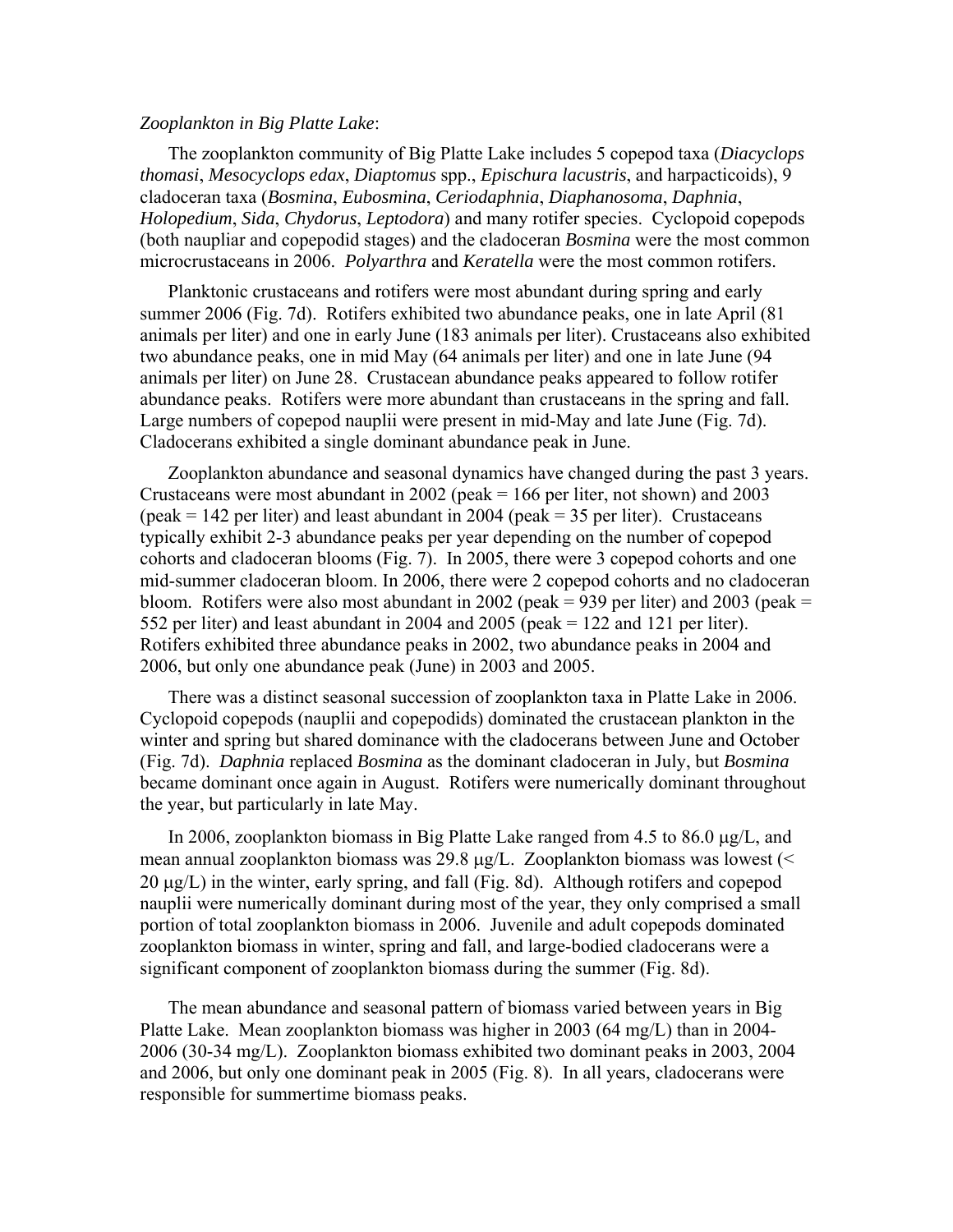## *Algal counting variability*

In experiment 1, counts for centric diatoms and green algae were significantly different between sample bottles (Table 3). There were more centric diatoms in bottle 710 than in bottle 945. There were more green algae in bottle 945 than in bottle 710 (Fig. 9). Counts for *Chroococcus* and flagellates were similar between bottles. Chamber type had a significant effect on green algae density estimates and a marginally significant effect on flagellate density estimates (Table 3). In both cases, density estimates were higher in the large-diameter chamber (Fig. 9). There was no bottle-by-chamber interaction for any taxonomic group (Table 3). Transect variability (error bars on graph) was typically small compared to bottle or chamber differences. The largest transect variability was for centric diatoms in bottle 710.

In experiment 2, there was no difference in replicate counts or replicate-by-chamber interaction for any phytoplankton group (Table 3). Chamber type had a significant effect on green algae and flagellate density estimates (Table 3). In both cases, density estimates were higher in the large-diameter chamber (Fig. 10). Transect variability (error bars on graph) was typically small compared to replicate or chamber differences. The largest transect variability was among centric diatoms.

|                            | Source of Error |         |                  |
|----------------------------|-----------------|---------|------------------|
| Algal Taxon – Experiment 1 | <b>Bottle</b>   | Chamber | Bottle * Chamber |
| Centric diatoms            | 0.036           | 0.729   | 0.686            |
| Green algae                | 0.022           | 0.001   | 0.239            |
| Chroococcus                | 0.511           | 0.117   | 0.935            |
| Flagellates                | 0.431           | 0.055   | 0.779            |
| Algal Taxon - Experiment 2 | Replicate       | Chamber | Bottle * Chamber |
| Centric diatoms            | 0.593           | 0.703   | 0.340            |
| Green algae                | 0.262           | 0.001   | 0.083            |
| <i>Chroococcus</i>         | 0.709           | 0.116   | 0.611            |
| Flagellates                | 0.867           | 0.007   | 0.542            |

| <b>Table 3:</b> Two-way ANOVA results (p-values) for several phytoplankton taxa counted in |  |
|--------------------------------------------------------------------------------------------|--|
| samples collected from Big Platte Lake in 2006. Significant values in bold.                |  |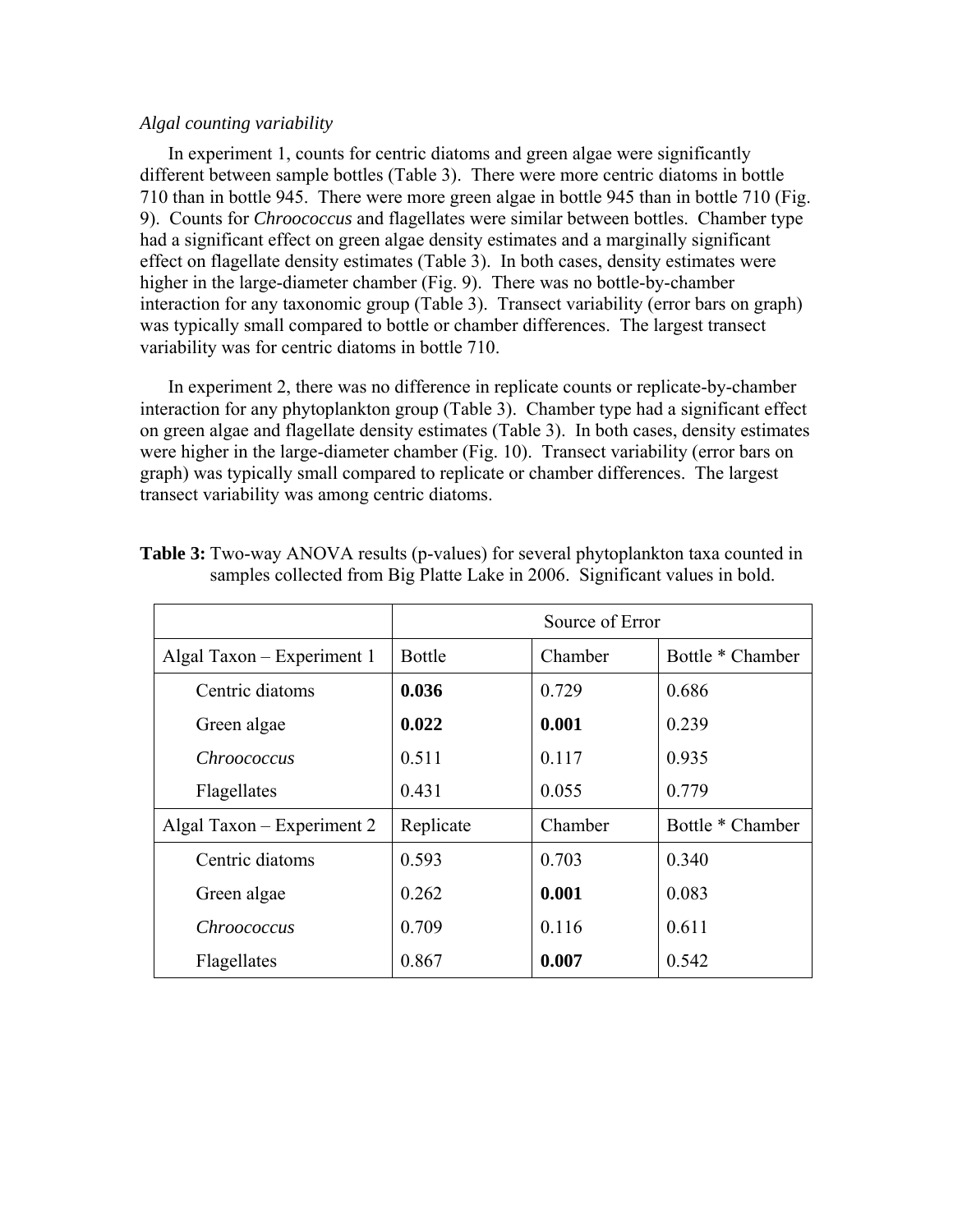## **Discussion:**

#### *Plankton Food Web*

Planktonic organisms in Big Platte Lake include bacteria, protozoans, algae, rotifers, and crustaceans. Bacteria and protozoans interact closely in a "microbial food web". Bacteria ingest organic molecules dissolved in lake water and protozoans eat the bacteria. Algae, rotifers, and crustacean plankton interact with one another, and with larger invertebrates and fish, in a traditional grazing food web (Fig. 11). The Big Platte Lake food web has remained unchanged since 2002. No unique or exotic plankton species were discovered in 2006.

Algae (phytoplankton) constitute the basis for the grazing food web in Big Platte Lake (Fig. 11). Algae use photosynthetic pigments to acquire energy from the sun. They use this energy to create sugars, which are eventually stored as starch or oil. Heavy algal taxa such as the diatoms are abundant during spring and fall overturn when the lake is mixed, top to bottom, by the wind. High diatom biomass in the epilimnion is usually indicative of mixing conditions. Peak diatom biomass occurred later in May each year between 2003 and 2006 (Fig. 3) suggesting a change in local weather conditions or regional climate warming.

Periods of strong mixing are often indicated by the presence of bottom-dwelling (benthic) diatoms in plankton samples. Large benthic diatoms such as *Cymatopleura* and *Gyrosigma* are often present in surface and mid-water samples collected during spring and fall mixing periods (May, November). Interestingly, these large benthic diatoms are also present in water samples collected in mid-summer (late July-early August). This suggests that Big Platte Lake undergoes significant mixing in mid-summer and may be considered a polymictic lake.

When Big Platte Lake is not mixed, it stratifies into warm surface and cool deepwater layers. Heavy diatoms sink into the hypolimnion and lighter phytoplankton taxa such as green algae and flagellates become abundant (see Fig. 4; April 19, July 8 and August 23). Small green algae and flagellates thrive during the spring and early summer when epilimnetic nutrients (nitrogen and phosphorus) are plentiful. During calm periods in late summer, epilimnetic nitrogen concentrations become low. Colonial blue-green algae become abundant because they can tolerate low nitrogen concentrations and have gas vacuoles that allow them to float near the surface. Added phosphorus during the late summer can enhance the growth of blue-green algae.

When diatoms, flagellates and green algae are abundant in Big Platte Lake, populations of herbivorous zooplankton (rotifers, copepod nauplii, and cladocerans) increase. Nauplii and rotifers are small (80-300 μm) and can only ingest single celled or small colonial green algae and flagellates (Fig. 11). Cladocerans such as *Bosmina* and *Daphnia* are large (400-2500 μm) and can ingest diatoms as well as small green algae and flagellates. Because they can eat a wider range of food sizes, cladocerans may outcompete rotifers and nauplii for food in June when all algal types are abundant.

Planktonic herbivores in Big Platte Lake are most abundant when densities of green algae and flagellates are high. Peak rotifer abundance coincided with green algae densities during each year of this study (compare Figs. 1 and 7). Peak cladoceran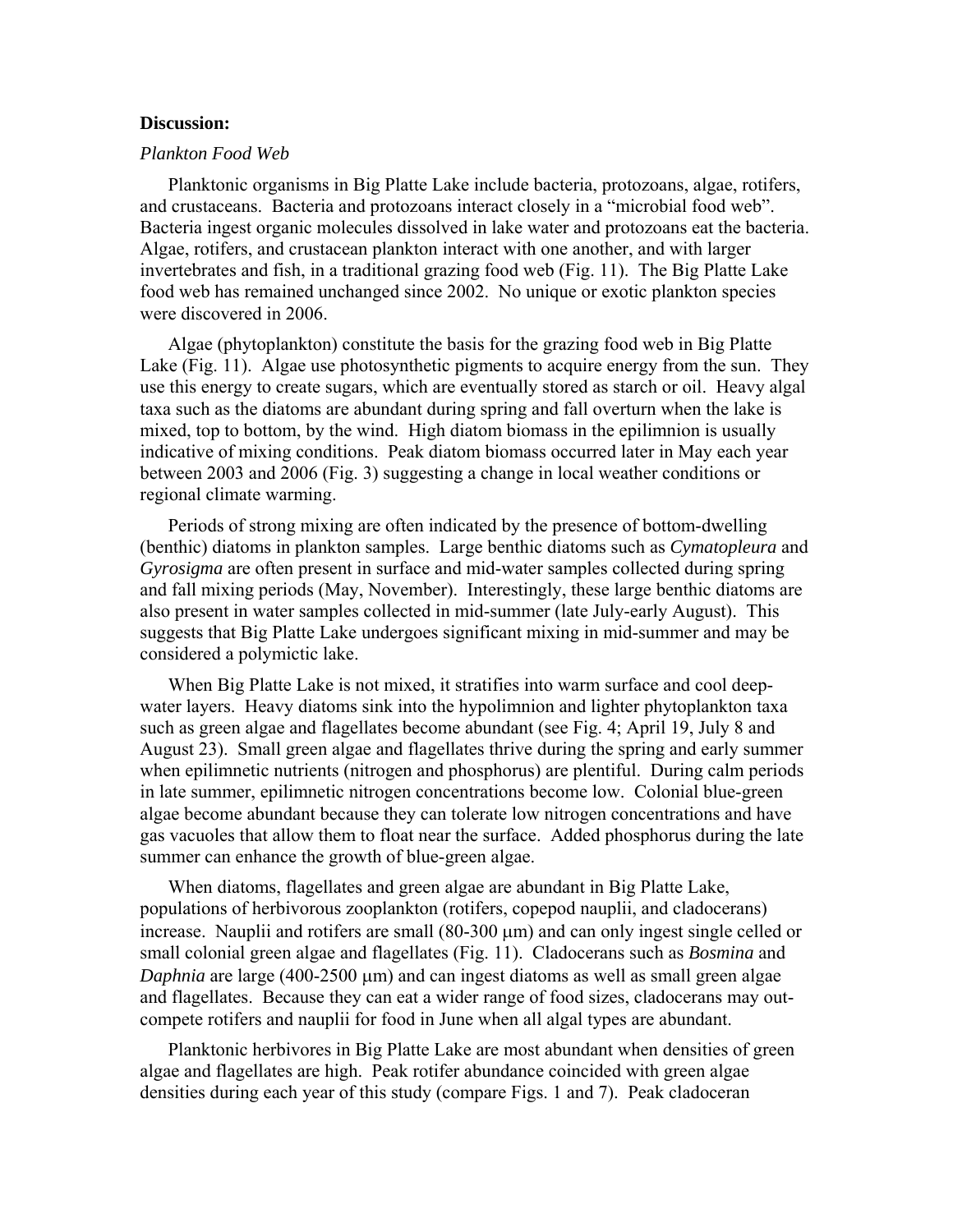abundance coincided green algae peaks in 2003 and 2005 but also with a June flagellate peak in 2004. Rotifers and cladocerans reproduce asexually and their populations can increase quickly when food is abundant. Copepods reproduce sexually and rarely produce more than three sets of nauplii in a year. The copepods in Big Platte Lake produced nauplii in late May and August when edible algae were most abundant.

Among the cladocerans, the temporary replacement of *Bosmina* by *Daphnia* in July can be explained by species-specific growth rates and feeding ability. *Bosmina* is smaller than *Daphnia* and grows more quickly in the cool epilimnion early in the summer. As water temperature increases, so do *Daphnia* populations. By July, the large herbivore is abundant and feed heavily on green algae thereby reducing its abundance. In August, the blue-green alga *Microcystis* becomes abundant. *Microcystis* can be toxic to *Daphnia* and is difficult to ingest. *Bosmina*, however, can avoid the blue-green colonies and feed on green algae and flagellates. A growing *Bosmina* population soon surpasses the stagnant *Daphnia* population.

Abundance of planktonic crustaceans and rotifers was lower in 2004 than in other years because the density of edible green algae was low in 2004. Abundant green algae fueled fast-growing populations of rotifers and cladocerans. Green algal counts were never more than 400,000 per ml in 2004. Cladoceran abundance was low in 2006 even though the density of flagellates was quite high. Low abundance of edible green algae during 2006 or competition from abundant rotifers may have been responsible for poor cladoceran growth. Alternatively, cladocerans may be feeding on algae, but may in turn be eaten by planktivorous fish.

Predators in Platte Lake include cyclopoid copepods and planktivorous fish (Fig. 11). Cyclopoid copepods feed on protozoans and rotifers during all juvenile and adult (copepodid) life stages. Larval and juvenile fish are visual predators that actively select large prey such as adult copepods and cladocerans. Some fish species such as alewife, yellow perch, and sunfish also feed on plankton as adults. If fish predation is intense, small-bodied taxa (ex: rotifers, nauplii) will dominate the zooplankton.

#### *Algal counting variability*

The largest sources of variability in the phytoplankton collection and enumeration procedure include filling sample bottles and using settling chambers of different diameter. Significantly different density estimates for centric diatoms and green algae between sample bottles suggests that the single collection pail was not adequately mixed before sample bottles were filled. Significantly lower density estimates for green algae and flagellates in small-diameter settling chambers suggests that algae are adhering to the sides of the small chamber or clumping on the bottom of the chamber. Michigan Water Research Center personnel saw no evidence of clumping, so the adherence hypothesis seems likely. Moreover, the green algae and flagellates were dominated by small, singlecelled organisms that could easily adhere to walls via electrostatic interactions.

If the Platte Fish Hatchery continues to pool algal samples in a single pail prior to filling 3 sample bottles, I recommend that the pail be stirred thoroughly before filling each bottle. Stirring could begin with a circular motion, but must conclude with a backand-forth motion to ensure that algal cells are not separated by size as a result of